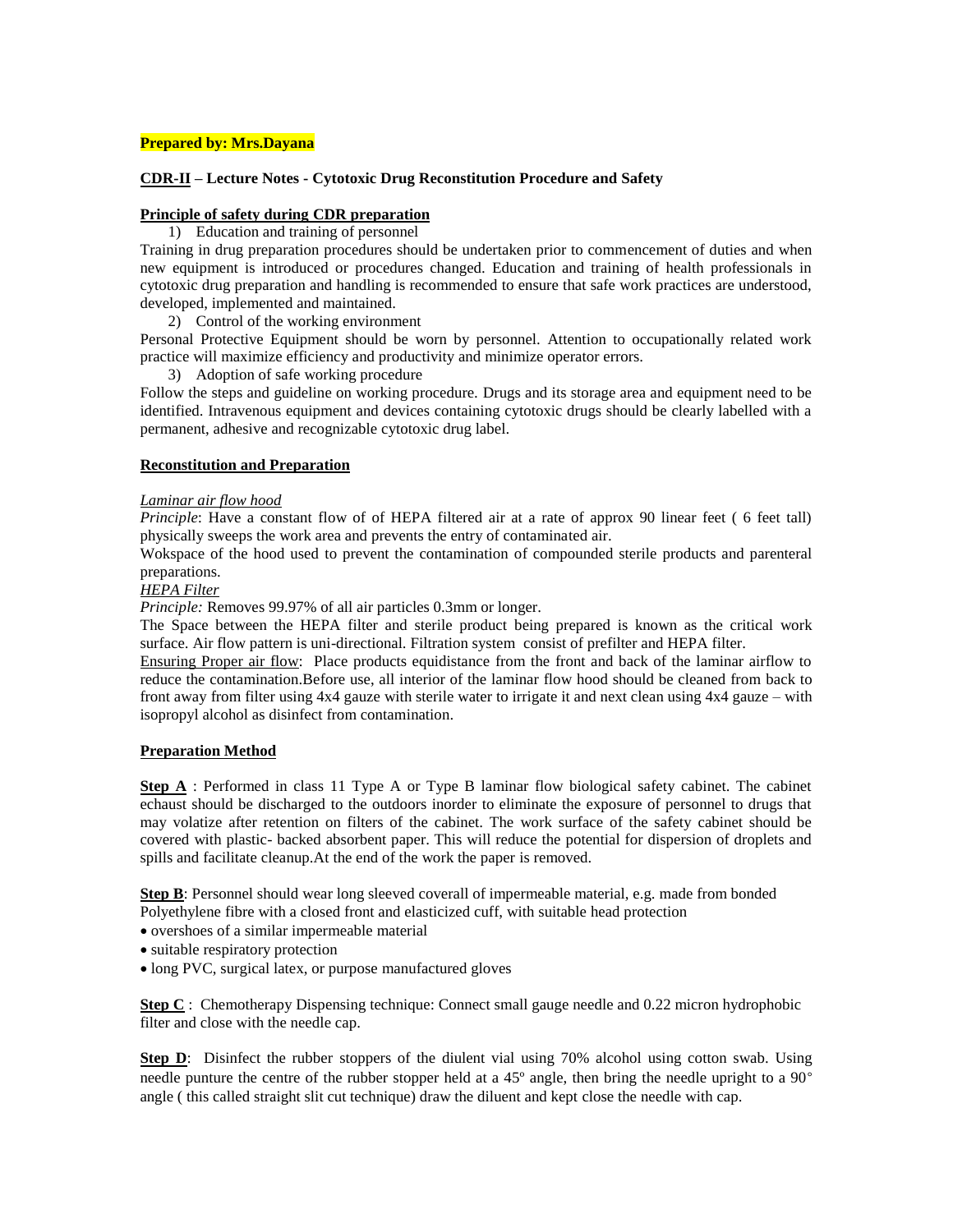**Step E:** Disinfect the rubber stoppers of the drug vial using 70% alcohol using cotton swab. Insert the syringe to the drug vial which is filled with diluent at the centre of the rubber stopper.Slowly inject the diluent into the drug vial. Use a careful rotating motions to dislodge any powder from the inside surfaces of the vial. Finally keep the final product vial must be kept on the work surface to maintain stability hence it reduces the probability of spraying and spillage.

**Step F**: Use a 5 micron filter needle to draw the drug solution.

Step G : Syringes and IV bottles containing cytotoxic drugs should be labelled and dated. Before these items leave the preparartion area, an additional label reading, "*Caution chemotherapy, Dispose of properly*" is recommended.

**Step H**: After completing the drug preparation process, wipe down the interior of the safety cabinet with water (for injection and irrigation) followed by 70% alcohol using disposable events.

**Step I**: Contaminated needles and materials must be packed in a non resistant container along with any contaminated items and placed in a box labeled.

**Step J**: Hands should be washed between glove changes and after glove removal.

**Step K**: Cytotoxic drug wastes are categorized as regulated wastes hence it must be well packed based on the regulations and should be disposed according to national, state and local requirements.

#### **Occupational Hazards Monitoring:**

Many tests were employed to monitor health care workers' exposure to cytotoxic agents:-

- 1) *Urinary Mutagenicity*: Concentrated urine is usually tested with a bacterial mutagenicity assay (Ames test) that is sensitive to many of the cytotoxic drugs and/or their metabolites and the results compared to a control. The large percentage of the drug becomes mutagenic to the body.
- 2) *Chromosomal Aberrations*: Chromosomal aberrations represent damage to DNA that is visible in stained cells. Usually, the lymphocytes of nurses and pharmacists handling cytotoxic drugs are observed, increase in chromosomal damage.
- 3) *Sister Chromatid Exchanges*: Although Sister Chromatid Exchanges (SCEs) are typically measured in lymphocytes, similar to chromosomal aberrations and micronuclei, they are involved with DNA repair.
- 4) *Micronuclei Induction*: Micronuclei induction results from exposure to many chemicals that react with DNA and to determine the ability of a chemical agent to damage DNA resulting in the formation of small fragments of DNA termed micronuclei. Micronuclei are usually measured in peripheral lymphocytes, but also can be evaluated in other cell types.
- *5) Urinary excretion of cytotoxic drug:* Direct measurement of antineoplastic agents and their metabolites in the urine of exposed workers by analytical methods. Can be analyzed by gas chromatography/mass spectrometry (GC-MS or GC-MS-MS), high performance liquid chromatography (LC-MS or LC-MS-MS) or high performance liquid chromatography with UV detection LC-UV.

### **Equipment maintenance**

An effective equipment maintenance schedule should incorporate the following:

**Example 1** inspection of cytotoxic drug safety cabinets, isolators and High Efficiency Particulate Air (HEPA) filters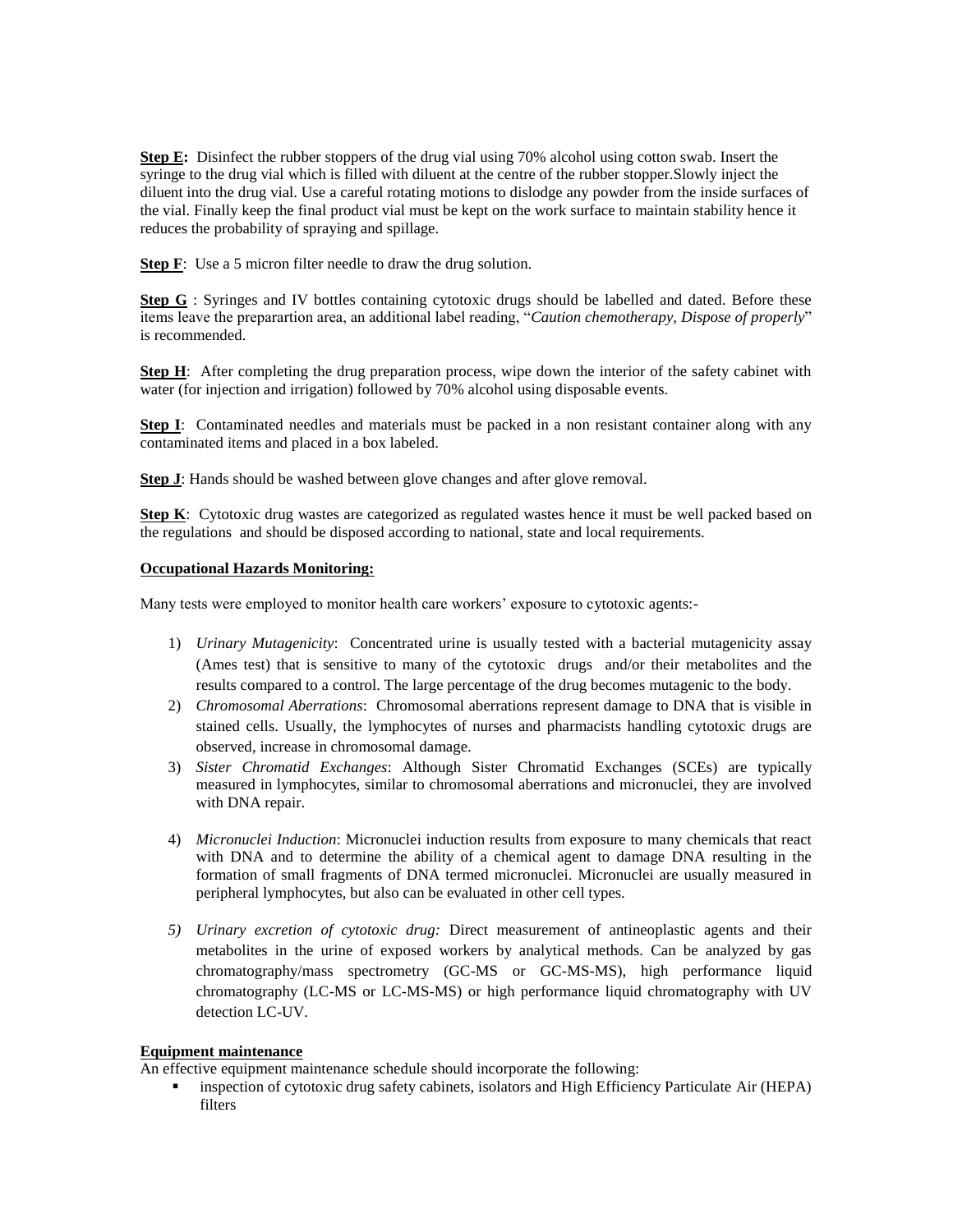- at regular intervals (a minimum of every 12 months)
- **after relocation or mechanical/electrical maintenance**
- keeping test records and a summary of results in a place accessible to employees
- Do not use a cabinet that has failed, until the fault has been rectified and the cabinet recertified
- performing microbial and air-particle testing routinely, and recording the results.

#### **Chapter – 1 TPN Solved calculations**

Provide TPN for a 75 year old female patient, who is 5 feet 2 in (ht), 120 lb (wt). Patient is confined to bed but no stress factors. The patient's laboratory records and based on experience decides to prepare a 2000ml TPN, utilising a 10% aminoacid injection as the protein, D50W as the dextrose source and a 20% lipid emulsion as the fat source with a satndard mixture of electrolytes, Minerals, Vitamins.Perform a basic calculations.

| Л. | Weight $120lb = 54.5kg$                                                                    |
|----|--------------------------------------------------------------------------------------------|
|    | BEE (Total cal.req) Harris Benedict equation:-                                             |
|    | Therefore $655 + (9.56 \times w t) + 1.85 \times \text{height}) - (4.7 \times \text{age})$ |
|    | $655 + (9.56 \times 54.5 \text{ kg}) + (1.85 \times 157.5) - (4.7 \times 75)$              |
|    | $= 655 + 521 + 291 - 352.5 = 1114.5$ kcal/dav                                              |

- II. No stress factor, therefore consider normal activity factor as 1.2 1114.5x1.2 = **1337.4 k cal/day**
- III. Protein (required in grams): 54.5 x 0.8g/kg = **43.6** gms/day
- IV. The 10% aminoacid injection would require ;  $100ml$  x 43.6 =  $436$  ml of injection (AA) 10g
- V. Cal: Lipid in kcal 1337.4 k cal/day x 35% = **467.95**
- VI. Lipids in (grams)  $= 467.95$  x 1g 1 day 40kcal

# = **11.69 g/day**

VII. D50W as the ( source of dextrose) Basic Step: 1337.4 (kcal) – 467.95 kcal = 869.45  $= 869.45$  x 1 gram 1 day 3.4 kcal = **255.7 g/day**